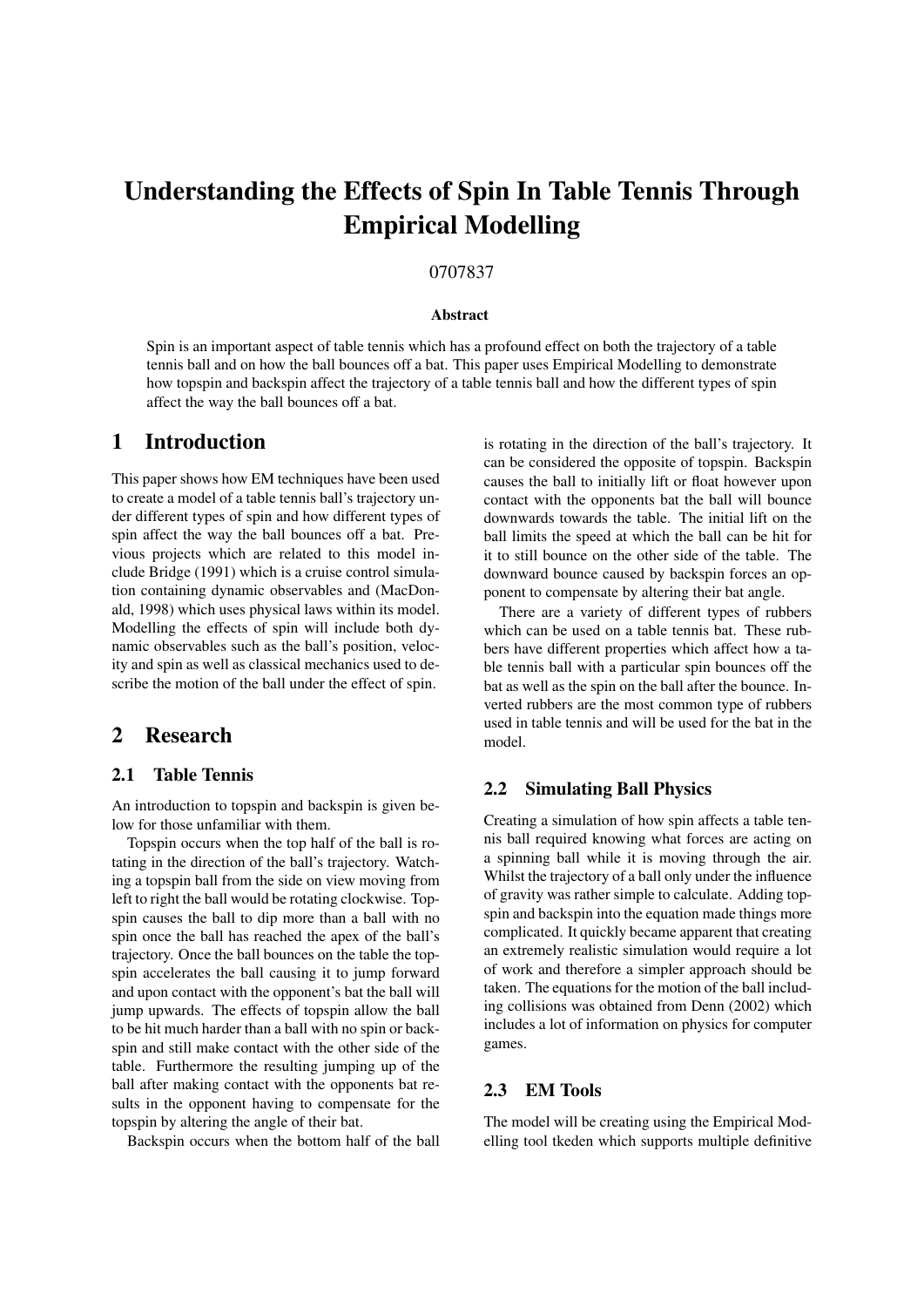notations (Beynon, 2010). The definitive notations used in the model include Eden (Beynon, 2006b), DoNaLD (Beynon, 2006a), Scout (Beynon, 2006c) and Angel (Harfield, 2006). Eden is used to calculate where to position the ball during the simulation and to update the simulation repeatedly using edenclocks. DoNaLD is used to draw the objects in the simulation, Scout is used to capture mouse clicks and keyboard presses whilst Angel is used to create a GUI menu.

## 3 Creating The Model

The model displays a side on view of a table tennis ball floating above the left side of a table and bat on the other side of the table. In a separate window is a list of sliders for selecting the initial velocity of the table tennis ball in the x and y directions as well as the level of topspin or backspin on the ball. Then by clicking on the "Run" button the simulation starts and the ball moves across the screen reflecting the initial velocity and spin determined by the user. If the ball reaches the bat its bounce is also simulated to show how the spin on the ball changes the direction of the ball when it bounces off the bat. If the ball does not reach the bat then it can be moved sideways using the "a" and "d" keys so that the ball reaches the bat before it hits the table.

The amount of spin on the ball can be set to beyond the levels capable of being produced by table tennis players which leads to interesting results. For example setting the backspin too high causes the ball to lift upwards very quickly due to the massive amount of lift generated by the backspin. Conversely an excessive amount of topspin will cause the ball to drop very quickly.

The settings window was creating using the Angel notation Harfield (2006) which allows for easy generation of GUIs. This windown is not required to run the model but can be used to quickly and easily adjust some of the model parameters.

#### 3.1 Ball Physics

The main forces acting on the ball throughout its trajectory are gravity and the Magnus effect. The force of gravity constantly exerts a downward force throughout the balls trajectory whilst the Magnus effect is generated by the spin on the ball and causes lift. This lift can either be exerted upwards or downwards. depending on what spin is on the ball.

The Magnus effect is estimated using the following formula where rho is the density of air, radius is the radius of the ball and omega is the spin in radians per second.

$$
C = pi \times rho^2 \times radius^3 \times omega \qquad (1)
$$

The velocity of the ball at time t is estimated in the horizontal and vertical directions using the following two formulas where v1X and v1Y are the start velocities of the ball in the x and y directions at  $t=0$ , m is the mass of the ball and g is the acceleration due to gravity.

$$
v2X = \frac{1}{1 - \left(\frac{t}{m}\right)^2 \times C^2} \times \tag{2}
$$

$$
v1X + C \times v1Y \times \frac{t}{m} - C \times g \times \frac{t^2}{m}
$$
 (3)

$$
v2Y = v1Y + \frac{t}{m} \times C \times v2X - g \times t \tag{4}
$$

The position of the ball in terms of x and y coordinates can then be calculated at time t using the following two formulas where s1X and s1Y are the start coordinates of the ball at t=0.

$$
s2X = s1X + v1X \times t + \frac{1}{2} \times (\frac{C}{m} \times v2Y) \times t^2
$$
 (5)

$$
s2Y = s1Y + v1Y \times t + \frac{1}{2} \times \frac{(C \times v2X) - m \times g}{m} \times t^2
$$
\n
$$
(6)
$$

The trajectory of the ball after a bounce was estimated using the following formula. This produced a reasonable estimate of the actual bounce of the ball when it had topspin, backspin and no spin. This bounce formula is used when the ball bounces on the table and also on the bat.

Calculating the velocity of the ball after a bounce required calculation of the linear collision impulse. This was calculated for the vertical and horizontal directions using the two formulas below. fCr is the coefficient of restitution which ranges from 0 to 1 with 0 being no bounce and 1 being an elastic collision where no energy is lost in the collision. dx and dy are the normalised collision normals in the horizontal and vertical directions. vrnX and vrnY are the relative normal velocities in the horizontal and vertical directions respectively.

$$
jX = \frac{(-(1 + fCr) \times vrnX)}{dx^2 \times \frac{1}{m}}\tag{7}
$$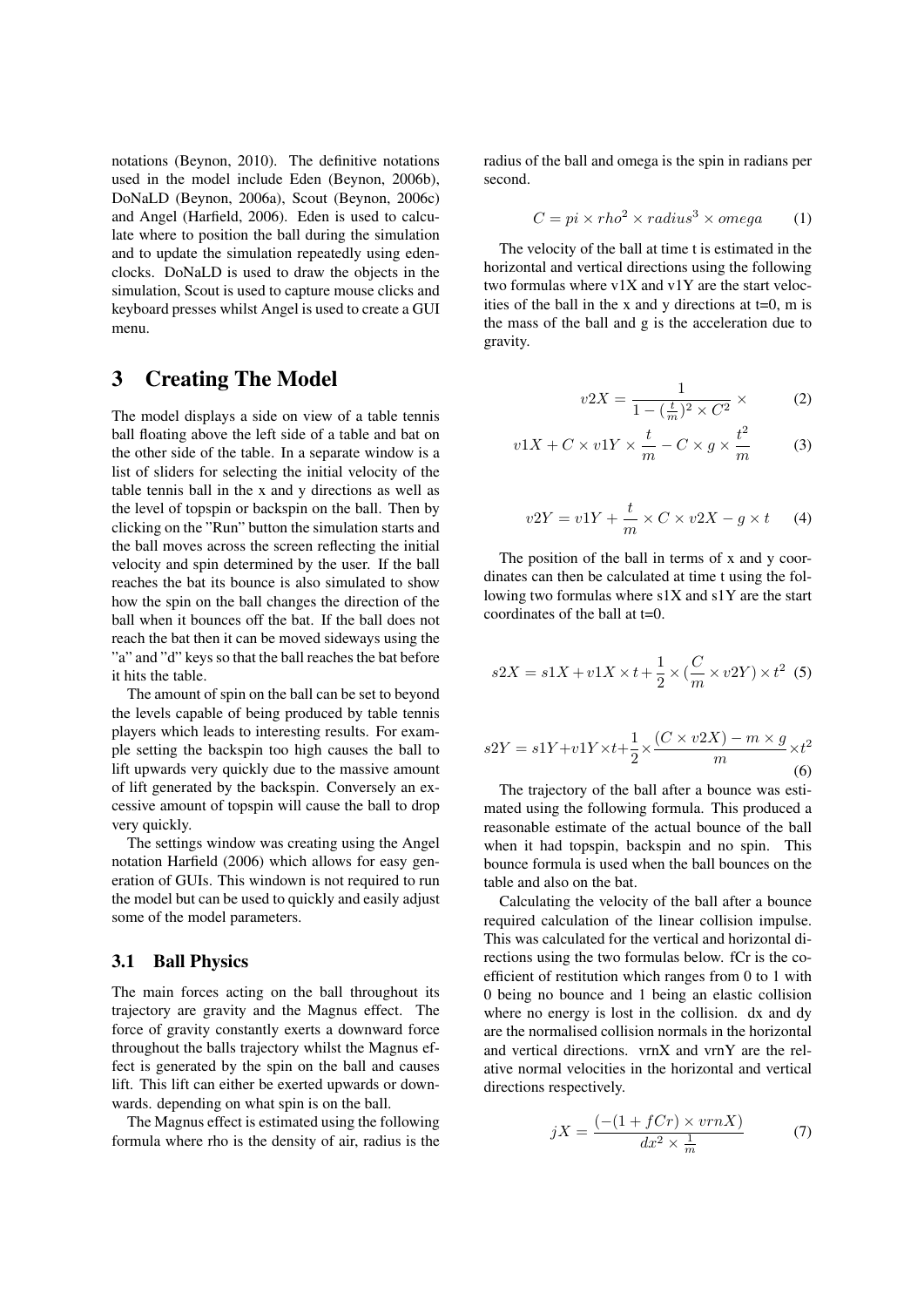$$
jY = \frac{(-(1 + fCr) \times vrnY)}{dy^2 \times \frac{1}{m}} \tag{8}
$$

Using the linear collision impulse values the new velocity of the ball can then be calculated using these final two equations.

$$
vX = \frac{jX \times dx}{m} \tag{9}
$$

$$
vY = \frac{jY \times dy}{m} \tag{10}
$$

## 4 Analysis and Conclusions

#### 4.1 Utility of Model

The model shows how the trajectory of a table tennis ball is affected by the the ball's initial velocity and amount of topspin and backspin on the ball. Furthermore the effect of topspin and backspin on the ball when bouncing off a table tennis bat is demonstrated.

The model although aimed at simulating a table tennis ball can be used to simulate various other circular shaped objects by changing the mass and radius of the ball. Both of these parameters will affect how much spin will alter the ball's trajectory. Even further gravity and the density of the air the ball is travelling through can be altered so a simulation of how a table tennis ball travels on different planets could be done.

#### 4.2 Limitations

Whilst the model does simulate the trajectory of a table tennis ball with topspin or backspin reasonably well it does not show the user the actual technique required to achieve topspin or backspin. A more interactive approach could be applied by using a Wii mote as an input device which would allow the user to perform a table tennis stroke which the model could then interpret and show the resulting ball trajectory. This could be built upon the existing model as the initial velocity and spin of the table tennis ball can be obtained from the Wii mote instead of using the sliders or manually entering values.

The model does not show the effects of side spin and combinations of topspin and backspin with side spin, both of which are also important in table tennis. Whilst topspin and backspin are predominantly used all types of spin should be simulated for completeness. This would require the addition of a birds eye view of the table as side spin could only be shown from the side as the ball getting larger or smaller depending on whether the ball is moving towards or away from the screen. An even better example although much harder to implement using Eden and / or Cadence would be to do a 3D simulation.

Lastly the rubber on the bat in the model is inverted rubber. Having the option of changing the rubbers to short or long pimples or anti spin would improve the model as the effects of these rubbers can be demonstrated.

#### 4.2.1 EM Tools

Constructing the model provided a lot of hands on experience with the various definitive notations and using tkeden. Whilst these tools are powerful they are not as easy to use as they could be. The different syntaxes used in each notation along with inconsistent naming of observables when accessing them from Eden complicate the creation of a model for those not well versed in each notation. 0523756 (2009) shares these opinions and proposes using one consistent notation to solve these problems.

Another issue which came up during the construction of the model was a lack of any kind of IDE in which the model script could be viewed. There were times when the model would not work as expected when modifying it and commonly this was down to an observable being spelt wrong. As variables do not have to be declared in Eden this does not usually result in an error and instead manifests as an unexpected side effect in the model. Having a simple IDE which could highlight occurrences of any undefined variables being used in the model would be very useful and speed up debugging.

#### 4.3 Conclusion

The model manages to demonstrate the effects of topspin and backspin in table tennis both on the ball's trajectory across the table and upon contact with a table tennis bat. Furthermore through experimentation with the model parameters, simulations of more than just a table tennis ball can be created. This model also sets a framework upon which others wanting to create a physical simulation could use as a starting point.

## Acknowledgements

To Meurig Beynon for organising the CS405 Introduction to Empirical Modelling module.